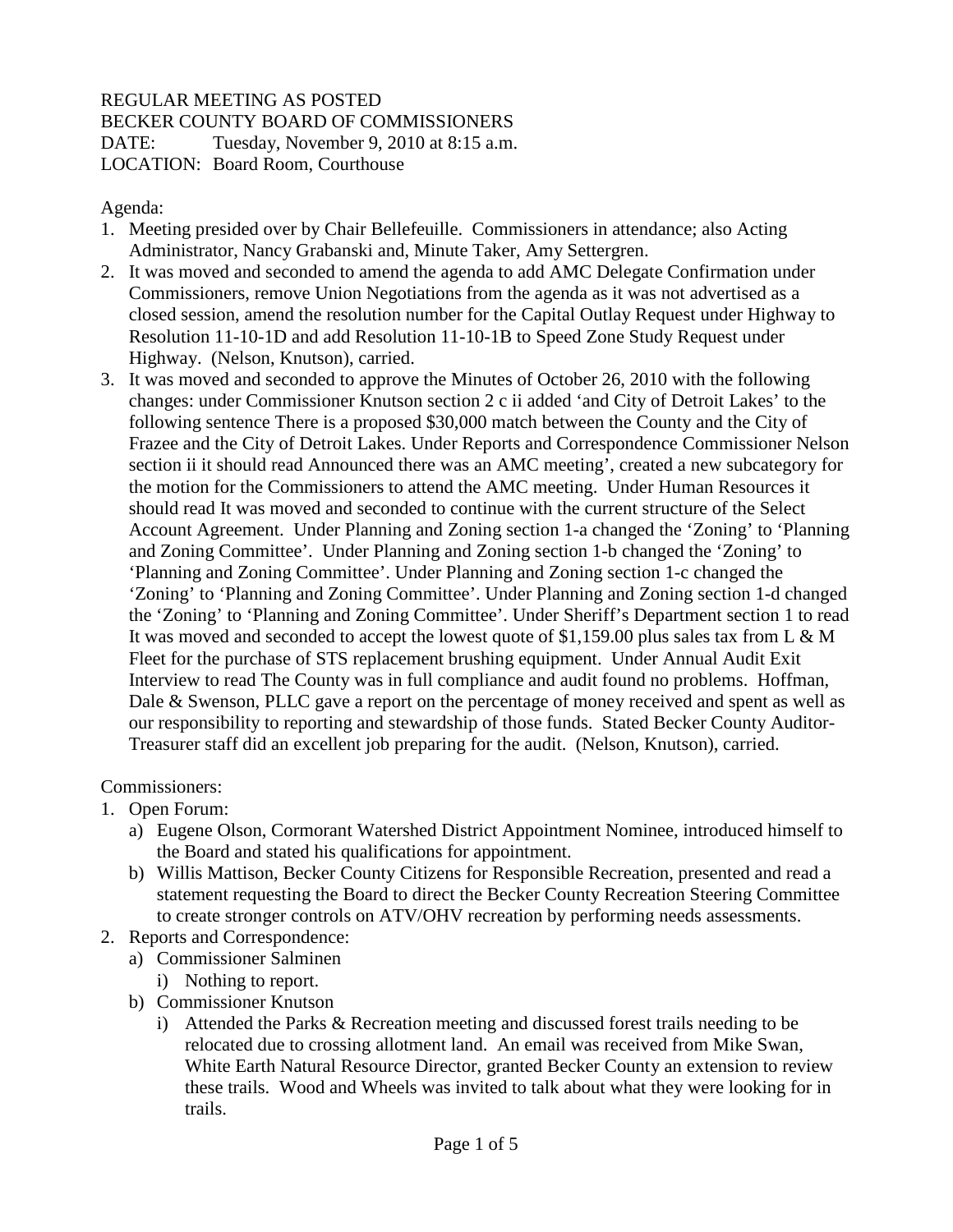- ii) Attended the Environmental Services meeting and discussed the fencing quotes for Highway/Osage Waste Collection Facility. Wood from the trees that were cut for the facility will be available for bids to the public. Also discussed the recycling sheds and new dumpster systems that are being implemented; old sheds may be used by the County if there is a need; they may be donated to townships to be used for recycling; or they may be auctioned off. Fees for removal of e-waste have increased for 2011 from \$0.08 to \$0.20; which will be a significant cost increase in 2011, discussion will continue on this impact.
- iii) Attended the Historical Society meeting, a new Executive Director has been named, Amy Degerstrom. Annual meeting will be held on November  $20<sup>th</sup>$  at 5:30.
- c) Commissioner Schram
	- i) Attended the Human Services meeting and discussed looking at implementing a paperless system.
	- ii) Discussed the Winter Trails and the issues surrounding a culvert in Cormorant Trails that should be rectified; also discussed the trail reroutes going through allotment land.
	- iii) Commissioner Schram and Commissioner Knutson attended the Heartland Trails meeting and discussed the possibility of a trail from Frazee to Detroit Lakes. Also looking at pursuing grants from Minnesota for Minnesota Health for Active Living for bicycles.
	- iv) Attended the Highway meeting and discussed the 5 year plan. Also discussed the request by the City of Detroit Lakes to move up the timeline for the next 2 blocks on Washington Avenue.
- d) Commissioner Nelson
	- i) Announced that the DNR proposed creating a larger access on Big Detroit Lake and Big Cormorant Lake recently.
	- ii) Attended the Canvassing Board meeting and noted that it went very well. Polled townships and reviewed the numbers. Also noted that there was a higher percentage of under votes for the local commissioner races than the governor race..
	- iii) Commissioner Nelson and Commissioner Schram attended the Sunnyside meeting, however there was no quorum. Stated that the new Administrator is working out well.
	- iv) Commissioner Nelson and Commissioner Knutson assisted in reviewing the candidates for the Becker County Administrator position; noted it was a difficult process but have excellent candidates.
- e) Commissioner Bellefeuille
	- i) Nothing to report.
- 3. Commissioners Appointments: Coroner Appointment
	- a) It was moved and seconded to proceed with the Coroner appointment and advertise Medical Coroner or Medical Examiner. (Nelson, Salminen), carried.
- 4. Commissioners Appointments: Cormorant Watershed Appointment
	- a) It was moved and seconded to re-appoint Ellis Peterson to a 3 year term, Orvis Olson to a 2 year term and Eugene Olson to a 1 year term on the Cormorant Watershed Distrcit. (Nelson, Knutson,) carried.
- 5. Commissioners Appointments: AMC Delegation
	- a) It was moved and seconded to maintain the current AMC Delegation as stated. (Nelson, Salminen), carried.

Auditor-Treasurer, Ryan Tangen Presented:

1. Licenses & Permits: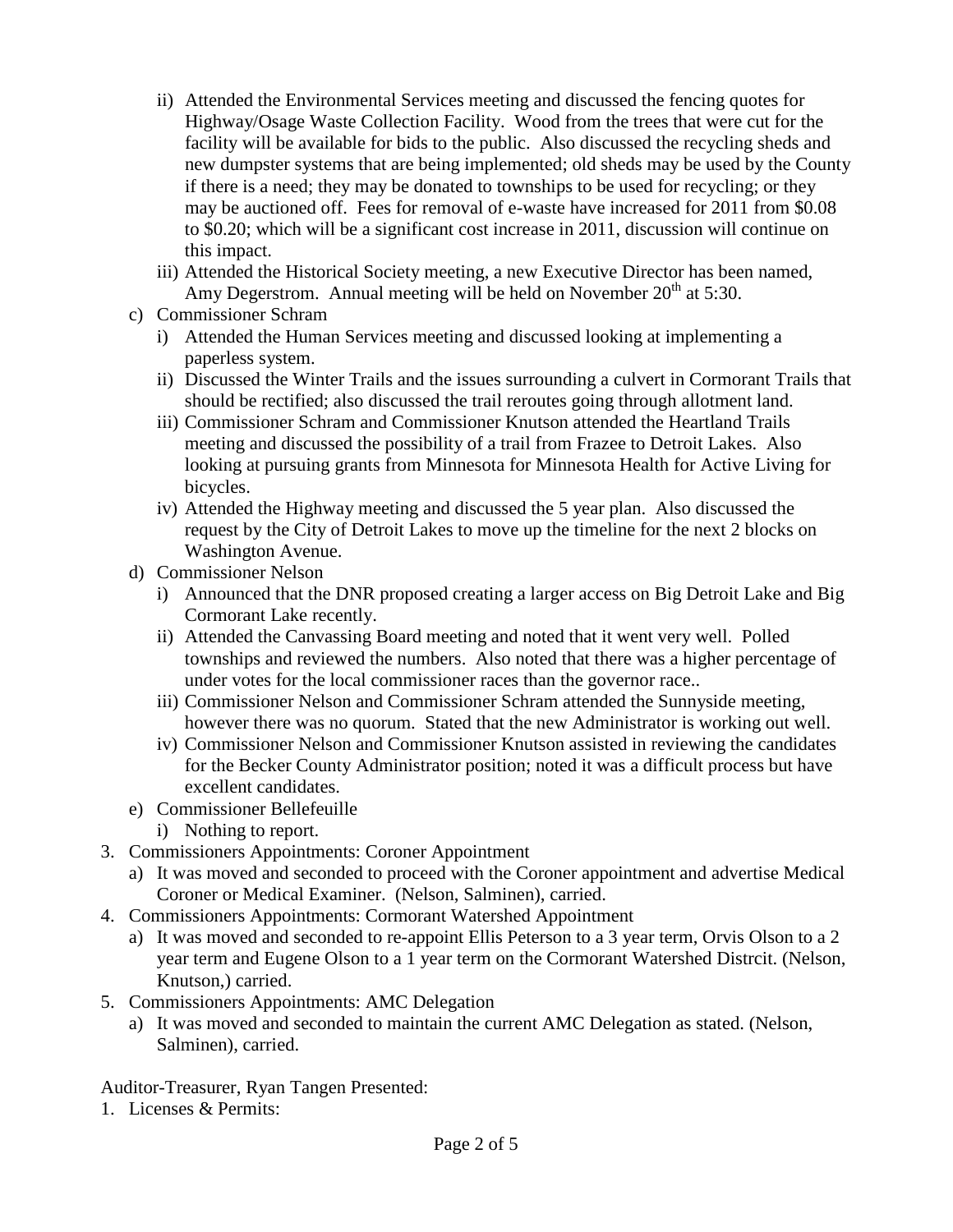a. It was moved and seconded to approve Resolution 11-10-1C for the gambling permit to Sanford Health Foundation North to conduct raffle on 1/29/11 at Tri-Lakes Roadhouse in Cormorant Township. (Nelson, Schram), carried.

Finance Committee Minutes, Ryan Tangen presented:

- 1. It was moved and seconded to approve the Claims, the additional claim for a payment to the City of Detroit Lakes in the amount of \$50.00 along with the over 90 day claims (1) A'viands in the amount of \$792.67; and the Auditor's Warrants for 10/12/10 in the amount of \$15,842.32, for 10/16/10 in the amount of \$21,021.95, for 10/26/10 in the amount of \$4,421,399.84, for 10/28/10 in the amount of \$172,499.01 and for 11/2/2010 in the amount of \$42,060.55 (Nelson, Knutson), carried
- 2. The Human Services claims were reviewed and it was recommended to approve as presented.
- 3. It was recommended by the Finance Committee to approve when presented the request by Sheriff Gordon to accept the one year jail nursing contract with a 1% increase.
- 4. It was recommended by the Finance Committee to approve when presented the request by Sheriff Gordon to adopt and participate in the Joint Powers Agreement/West Central Task Force
- 5. It was recommended by the Finance Committee to approve when presented the request by Ms. Nelson for addendum to Purchase of Service Agreement between White Earth Tribal Mental Health and Becker County.
- 6. It was recommended by the Finance Committee to approve when presented by Mr. Skoog the low bid from Eastman Fence Company for construction of a fence around the Osage property.
- 7. It was recommended by the Finance Committee to approve when presented by Mr. Lohmeier the request to proceed with securing quotes to the trail construction.
- 8. It was recommended by the Finance Committee to continue under the current conservator/guardianship practice. It was consensus by the Board to maintain current conservator/guardianship practice and not to sign a contract.
- 9. It was recommended by the Finance Committee to accept the low quote of \$17,400 from Kitzman Law Office for 2011 Civil Commitment contract. It was moved and seconded to approve the low quote from Kitzmann Law Office for the 2011 Civil Commitment contract. (Knutson, Salminen), carried.
- 10. It was recommended by the Finance Committee to approve when presented by Mr. Wentz Resolution 11-10-1B for a request to authorize a speed study.
- 11. It was recommended by the Finance Committee to approve when presented by Mr. Wentz Resolution 11-10-1D for a request to purchase a Diesel Tandem Plow Truck.

Assessor, Steve Skoog Presented:

1. It was moved and seconded to approve the abatement for PIN 19.1215.000 in Lake View Township for \$184.00; PIN 19.1215.000 in Lake View Township for \$216.00); PIN 19.1215.000 in Lake View Township for \$828.00; Detroit Lakes TIF District rate error of \$5,330.00. (Schram, Salminen), carried.

Department of Natural Resources, County Biological Survey Presentation by Erica Rowe

1. Presentation was made to the Board showing the results of the biological survey done by the DNR. Website has information at deli.dnr.state.mn.us

Resource Stewardship Association of Becker County, Forestry Policy, presented by Ruth Bergquist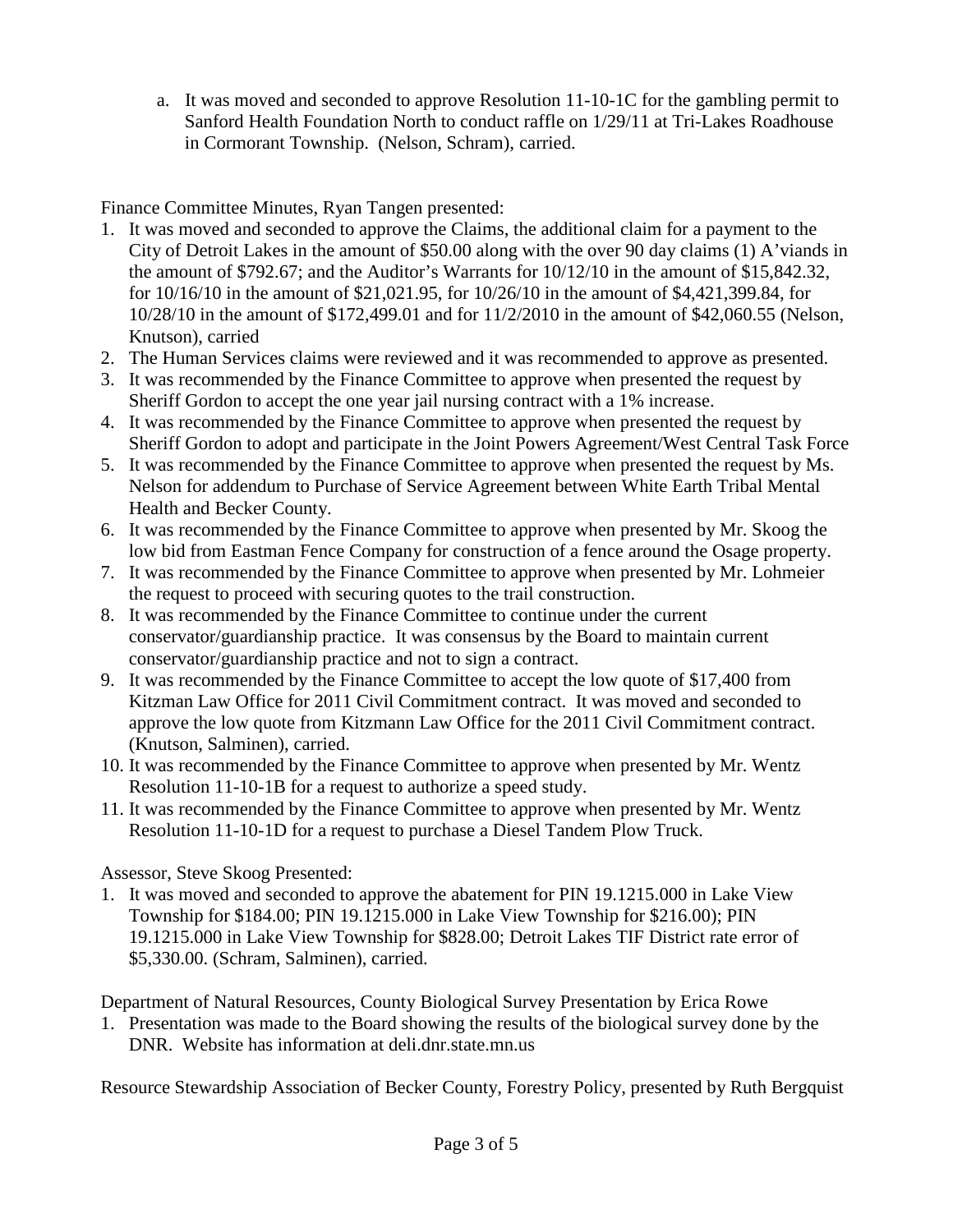1. Statement was submitted and read requesting the Board to re-examine the current forest management policies and reconsider Becker County's membership in Sustainable Forest Cooperative.

Environmental Services, Steve Skoog presented:

1. It was moved and seconded to approve the low bid from Eastman Fence company for \$16,870.00 to construct a fence for the East Transfer Station. (Knutson, Salminen), carried.

Human Services, Nancy Nelson presented:

- 1. It was moved and seconded to approve the contract for the Land of the Dancing Sky AAA Memorandum of Understanding in the amount of \$3,278.48. (Salminen, Schram), carried.
- 2. It was moved and seconded to approve the addendum to Purchase of Service Agreement between White Earth Tribal Mental Health and Becker County in the amount of \$6,250.00. (Salminen, Schram), carried.
- 3. It was moved and seconded to approve the Human Services Claims. (Salminen, Nelson), carried.
- 4. It was moved and seconded to approve the 2011 Child and Teen Checkup Budget for \$97,705.00. (Salminen, Schram), carried.
- 5. It was moved and seconded to approve the Community Health Claims. (Salminen, Knutson), carried.
- 6. It was moved and seconded to approve the Transit Claims. (Salminen, Schram), carried.

Department of Natural Resources, Aquatic Management Area on Bad Medicine Lake, Dave Barsness presented:

1. It was moved and seconded to approve Resolution 11-10-1A to use Reinvestment in Minnesota funds towards the acquisition of 8 parcels on Bad Medicine Lake for the purpose of establishing an Aquatic Management Area. (Schram, Salminen), carried.

Sheriff, Tim Gordon presented:

- 1. It was moved and seconded to approve the renewal of the Sunnyside Nursing Jail Contract for 2011 with a 1% increase. (Salminen, Schram), carried.
- 2. It was moved and seconded to approve adoption and participation in the Joint Powers Agreement/West Central Task Force. (Salminen, Knutson), carried.

Natural Resource Management; Mark Lohmeier presented:

1. It was moved and seconded to approve the request to advertise for quotes and to authorize the Natural Resource Management Committee to review and accept the lowest quote, for the Forest Road Relocation. (Salminen, Schram), carried.

2. It was moved and seconded to approve the request for quotes and authorize the Natural Resource Committee to accept the lowest quote for the Culvert Extension on County Highway 11. (Nelson, Knutson), carried.

Highway, Brad Wentz presented:

1. It was moved and seconded to approve the Highway 5 Year Plan Meeting date of November  $30<sup>th</sup>$ , 2010, from 5:00pm to 7:00pm. (Salminen, Schram) carried.